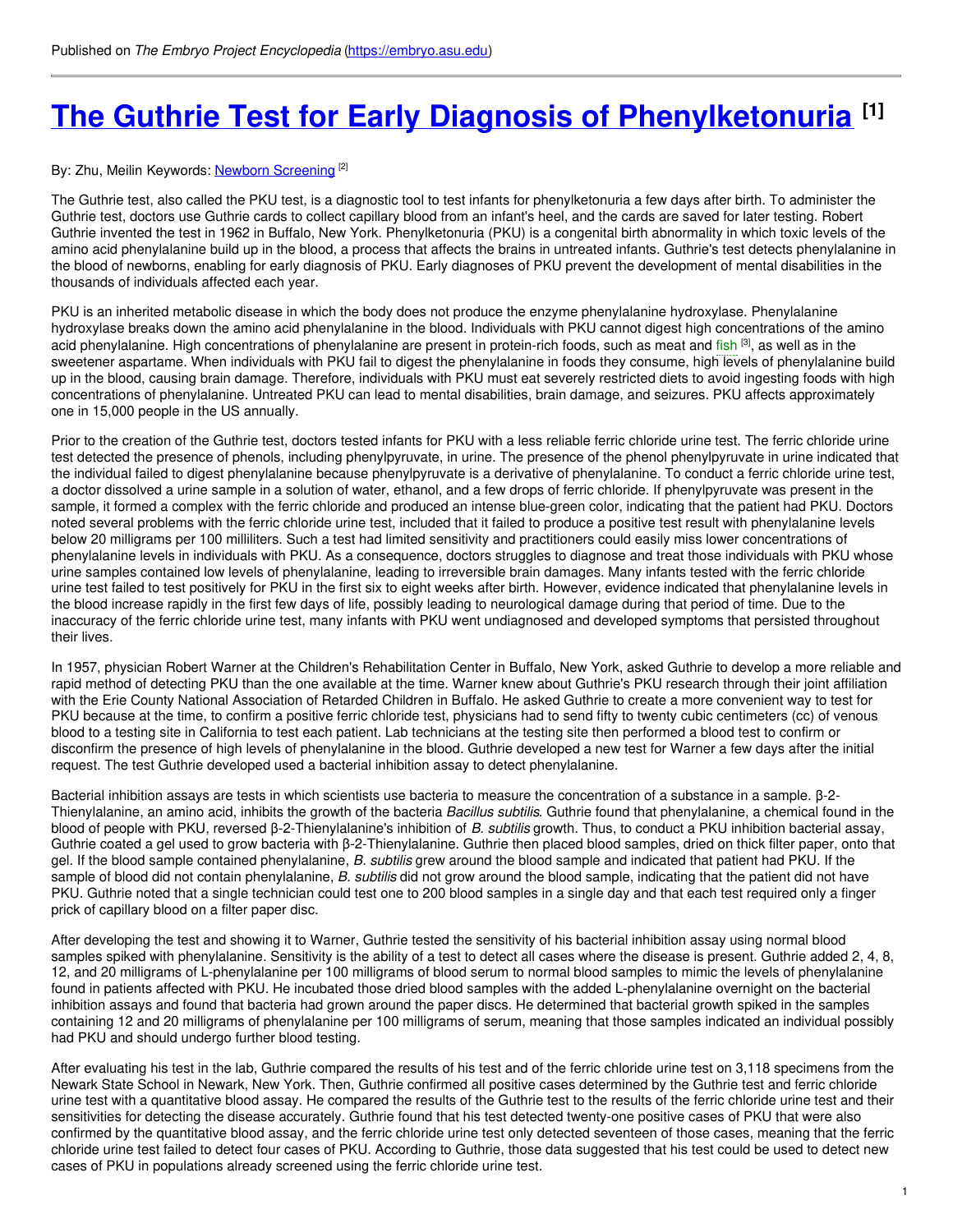Guthrie then refined his method by making the blood collection more convenient for doctors. If doctors diagnosed patients earlier, patients could implement a protein-restricted diet before the amino acid phenylalanine rose to toxic levels in the blood and caused irreversible neurological damage. After his test's initial success, Guthrie modified his bacterial inhibition assay so that infants could be tested a few days after birth. To do so, Guthrie determined whether or not a small collection of capillary blood from an infant's heel would work on the bacterial inhibition assay. He made cards, later called Guthrie cards, which were thick filter papers, each with a metal blade that punctured an infant's heel and collected the resulting blood. He let the blood dry directly on the card and saved it for testing. From the card, he then hole punched a round paper disc of the blood to be placed later on the agar gel culture. Guthrie found that the bacterial inhibition assay worked with infant's heel blood.

Following Guthrie's development of his PKU test, the National Association of Retarded Citizens in New York City, New York, began supporting the use of the Guthrie test and selected two sisters who had PKU as their poster children for a 1961 effort to publicize the test. The older sister, Sheila McGrath, had mental disabilities and was diagnosed with PKU later in life. The younger sister, Kammy McGrath, was diagnosed with PKU by the Guthrie test and treated early in her life, thus avoiding mental disabilities. In the fall of 1961, the National Association of Retarded Citizens publicized the Guthrie test at their press conference in San Francisco, California, and *Life [Magazine](https://embryo.asu.edu/search?text=Life%20Magazine) [4]* published an article on Guthrie and his newborn screen the following year.

Also in 1961, the US Children's Bureau in Washington, D.C., funded Guthrie to test the Guthrie test in 400,000 infants. Guthrie and his team tested 404,568 infants for PKU using the Guthrie test and the ferric chloride urine test. Guthrie and his team diagnosed thirty-seven cases of PKU in two years. Guthrie's test identified 275 infants as presumptive positive for PKU, meaning they were likely to have PKU. Of those 275 infants presumed positive for PKU, thirty-seven cases of PKU were confirmed by repeating the Guthrie test and using a quantitative blood assay, meaning the test was effective.

In 1962, Guthrie entered a contract with Ames Company in Elkhart, Indiana, a division of Miles Laboratories, to produce and market Guthrie test kits to hospitals. However, Ames Company stipulated that they would only enter a contract if the test received a patent. Guthrie filed for a patent on the Guthrie test in his own name in 1962. He then signed an exclusive licensing agreement with Ames Company. The licensing agreement granted Guthrie no royalties, meaning that Guthrie would not make any money from the test kits sold. Five percent of the net proceeds from the test were divided among the National Association for Retarded Citizens Research Fund, the Association for Aid of Crippled Children in New York City, New York, and the University of Buffalo Foundation in Buffalo, New York. Guthrie did not stipulate what price the kits should be sold at in the contract.

After signing the contract, Ames Company struggled to produce enough test kits to meet demand. Guthrie helped produce the test kits and obtained financial support from the US Children's Bureau to produce and assemble kits to perform 500 tests in a rented house in Buffalo, New York. Guthrie's kits sold for \$6 each. In 1963, Guthrie learned that Ames Company planned to charge \$262 each for the same PKU test kit. According to biographer Jean Koch, Guthrie demanded the price be lowered. Guthrie asked Russell B. Long, a US Senator from Louisiana, to investigate the case to see if the Ames Company had full legal control over the price of the test kits.

Senator Long reported that the US Public Health Service, a division of the US Department of Health headquartered in Washington, DC, had not approved Guthrie's agreement with the private Ames Company. However, two voluntary health associations and the Children's Hospital of Buffalo had supported the agreement so the Ames Company had full control over the price. According to researcher Diane B. Paul, Guthrie deeply regretted not including a price provision in the contract. Ames Company then released a statement that no kits were sold for \$262 and that thousands of dollars of proceeds were used to cover the expenses of building manufacturing facilities for the Guthrie test kits. The company sold test kits that could test for 325 infants for \$67.71 each.

After finding a company to manufacture his tests, Guthrie struggled to get hospitals to implement the test and medical journals to publish his trial results. Guthrie and parents of children with PKU pushed legislators to mandate newborn screening of PKU in every state. In 1963, Massachusetts mandated newborn screening for PKU. The year, the Guthrie published some of his results in a peer-reviewed journal. Guthrie then campaigned across many states and countries, giving speeches and lectures at conferences to encourage governments to mandate the Guthrie test. By 1966, the Guthrie test was mandatory in most US states.

After the 1960s, researchers paid more attention to PKU. In 1990, scientists around the world convened to discuss issues and advancements in the diagnosis and treatment of PKU in Paris, France. Later that year, a group of researchers led by Yoshiyuki Okano in Houston, Texas, conducted a mutation analysis of the PAH gene, which is responsible for the production of the phenylalanine hydroxylase. That group of researchers also created a database for PAH gene mutations. The PAH database led to the documentation of more than 340 gene mutations that can cause PKU. Also in the 1990s, US researchers Donald Chase, David Millington, Naoto Terada, Stephen Kahler, Charles Roe, and Lindsay Hofman, developed a new technique to test for PKU using tandem mass spectrometry. Scientists use tandem mass spectrometry to separate ions based on their charge-to-mass ratio to detect PKU in blood samples. Tandem mass spectrometry, like the original Guthrie test, uses a hole-punch of dried blood. However, it can screen for a wider variety of congenital diseases using one sample.

By the twenty-first century, all fifty US states required hospitals to test newborns for PKU, and the Guthrie test was used in many places throughout the world. Doctors in less economically developed areas used the Guthrie test to diagnose infants with PKU. However, in the twenty-first century, many hospitals used tandem mass spectrometry, which can screen for a wider variety of congenital diseases than the Guthrie test. Both methods still use Guthrie cards to store the dried blood of infants for testing.

## **Sources**

1. Blood Testing of Newborn Diseases, Code of Massachusetts Regulation. Section 270.006 (passed February 21, 1963). <http://www.mass.gov/courts/docs/lawlib/104-105cmr/105cmr270.pdf> [5] (Accessed August 30, 2016).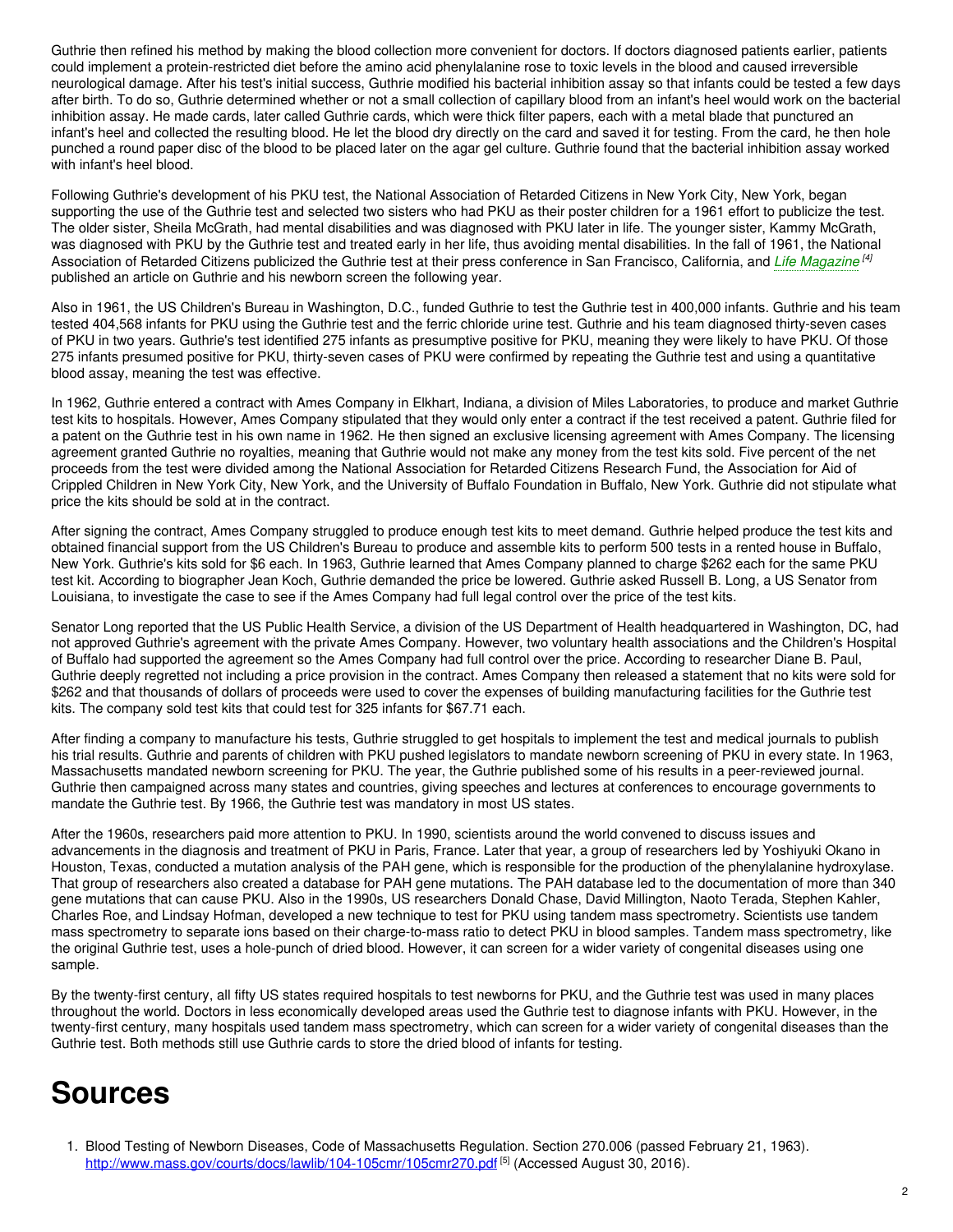- 2. Chace, Donald H., David S. Millington, Naoto Terada, Stephen G. Kahler, Charles R. Roe, and Lindsay F. Hofman. "Rapid diagnosis of phenylketonuria by quantitative analysis for phenylalanine and tyrosine in neonatal blood spots by tandem mass spectrometry." *Clinical Chemistry* 39 (1993): 66–71. <http://clinchem.aaccjnls.org/content/clinchem/39/1/66.full.pdf> [6] (Accessed August 30, 2016).
- 3. Guthrie, Robert. "Blood screening for phenylketonuria."*Journal of theAmerican Medical [Association](https://embryo.asu.edu/search?text=American%20Medical%20Association) [7]* 178 (1961): 863.
- 4. Guthrie, Robert, and Ada Susi. "A Simple Phenylalanine Method For Detecting Phenylketonuria In Large Populations Of Newborn Infants." *Pediatrics* 32 (1963): 338–43.
- 5. Guthrie, Robert, and Stewart Whitney.*Phenylketonuria, Detection in the New Born Infant as a Routine Hospital Procedure*. Washington: Children's Bureau, 1965.
- 6. Guthrie, Robert. "Bacteriologic testing method and means therefor." U.S. Patent 3,245,882 (Issued April 12, 1966). <https://www.google.com/patents/US3245882><sup>[8]</sup> (Accessed August 30, 2016).
- 7. Hoang, Liem, Susan Byck, Lynne Prevost, and Charles R. Scriver. "PAH Mutation Analysis Consortium Database: a database for disease-producing and other allelic variation at the human PAH locus." *Nucleic Acids Research* 24 (1996): 127–31. <http://www.ncbi.nlm.nih.gov/pmc/articles/PMC145593/> [<sup>9]</sup> (Accessed August 30, 2016).
- 8. Koch, Jean Holt. *Robert Guthrie the PKU Story: A Crusade against Mental Retardation*. Pasadena: Hope Publishing House, 1997.
- 9. "New Way to Detect a Dread Disease." Life, January 19, 1962. https://books.google.com/books? [id=l00EAAAAMBAJ&lpg=PA45&ots=L0OqpNtmD9&dq=sheila%20pku%20life&pg=PP1#v=onepage&q&f=false](https://books.google.com/books?id=l00EAAAAMBAJ&lpg=PA45&ots=L0OqpNtmD9&dq=sheila%20pku%20life&pg=PP1#v=onepage&q&f=false) [10] (Accessed August 30, 2016).
- 10. Okano, Yoshiyuki, Tao Wang, R Randy C. Eisensmith, B. Steinmann, R. Gitzelmann, and Savio LC Woo. "Missense mutations associated with RFLP haplotypes 1 and 4 of the human phenylalanine hydroxylase gene." *American Journal of Human Genetics* 46, (1990): 18–25. <u><http://www.ncbi.nlm.nih.gov/pmc/articles/PMC1683547/> [11]</u> (Accessed August 30, 2016).
- 11. Paul, Diane B., and Rachel A. Ankeny. "Patenting the PKU test—Federally funded research and intellectual property."*New England Journal of Medicine* 369 (2013): 792–4. <http://www.nejm.org/doi/full/10.1056/NEJMp1306755#t=article> [12] (Accessed August 30, 2016).
- 12. Sweetman, Lawrence. "Newborn [Screening](https://embryo.asu.edu/search?text=Newborn%20Screening) [13] by Tandem Mass Spectrometry Gaining Experience."*Clinical Chemistry* 47 (2001): 1937–8. <http://www.clinchem.org/content/47/11/1937.long> <sup>[14]</sup> (Accessed August 20, 2016).

The Guthrie test, also called the PKU test, is a diagnostic tool to test infants for phenylketonuria a few days after birth. To administer the Guthrie test, doctors use Guthrie cards to collect capillary blood from an infant's heel, and the cards are saved for later testing. Robert Guthrie invented the test in 1962 in Buffalo, New York. Phenylketonuria (PKU) is a congenital birth abnormality in which toxic levels of the amino acid phenylalanine build up in the blood, a process that affects the brains in untreated infants. Guthrie's test detects phenylalanine in the blood of newborns, enabling for early diagnosis of PKU. Early diagnoses of PKU prevent the development of mental disabilities in the thousands of individuals affected each year.

## **Subject**

Guthrie, Robert, [1916-1995](https://embryo.asu.edu/library-congress-subject-headings/guthrie-robert-1916-1995)<sup>[15]</sup> [Association](https://embryo.asu.edu/library-congress-subject-headings/association-retarded-citizens-united-states) for Retarded Citizens of the United States<sup>[16]</sup> Folder (United States. [Children's](https://embryo.asu.edu/library-congress-subject-headings/folder-united-states-childrens-bureau) Bureau)<sup>[17]</sup> Miles [Laboratories.](https://embryo.asu.edu/library-congress-subject-headings/miles-laboratories-ames-division) Ames Division <sup>[18]</sup> Ames [Company](https://embryo.asu.edu/library-congress-subject-headings/ames-company) <sup>[19]</sup> United States, [Department](https://embryo.asu.edu/library-congress-subject-headings/united-states-department-health-and-human-services) of Health and Human Services<sup>[20]</sup> Association for the Aid of Crippled Children <sup>[21]</sup> [Phenylketonuria](https://embryo.asu.edu/library-congress-subject-headings/phenylketonuria) <sup>[22]</sup> Mental [retardation](https://embryo.asu.edu/library-congress-subject-headings/mental-retardation) <sup>[23]</sup> Amino [acids--Metabolism--Disorders](https://embryo.asu.edu/library-congress-subject-headings/tandem-mass-spectrometry) <sup>[24]</sup> Blood [testing](https://embryo.asu.edu/library-congress-subject-headings/blood-testing) <sup>[25]</sup> Tandem mass spectrometry <sup>[26]</sup> Deficiency Disease, [Phenylalanine](https://embryo.asu.edu/medical-subject-headings/deficiency-disease-phenylalanine-hydroxylase) Hydroxylase <sup>[27]</sup>

## **Topic**

[Technologies](https://embryo.asu.edu/topics/technologies) [28]

### **Publisher**

Arizona State University. School of Life Sciences. Center for Biology and Society. Embryo Project Encyclopedia.

## **Rights**

Copyright Arizona Board of Regents Licensed as Creative Commons Attribution-NonCommercial-Share Alike 3.0 Unported (CC BY-NC-SA 3.0) http://creativecommons.org/licenses/by-nc-sa/3.0/

### **Format**

<u>[Articles](https://embryo.asu.edu/formats/articles)</u>  $^{[29]}$ 

**Last Modified** Wednesday, July 4, 2018 - 04:40

**DC Date Accessioned** Thursday, March 30, 2017 - 20:18

**DC Date Available** Thursday, March 30, 2017 - 20:18

**DC Date Created** 2017-03-30

**DC Date Created Standard**

Thursday, March 30, 2017 - 07:00